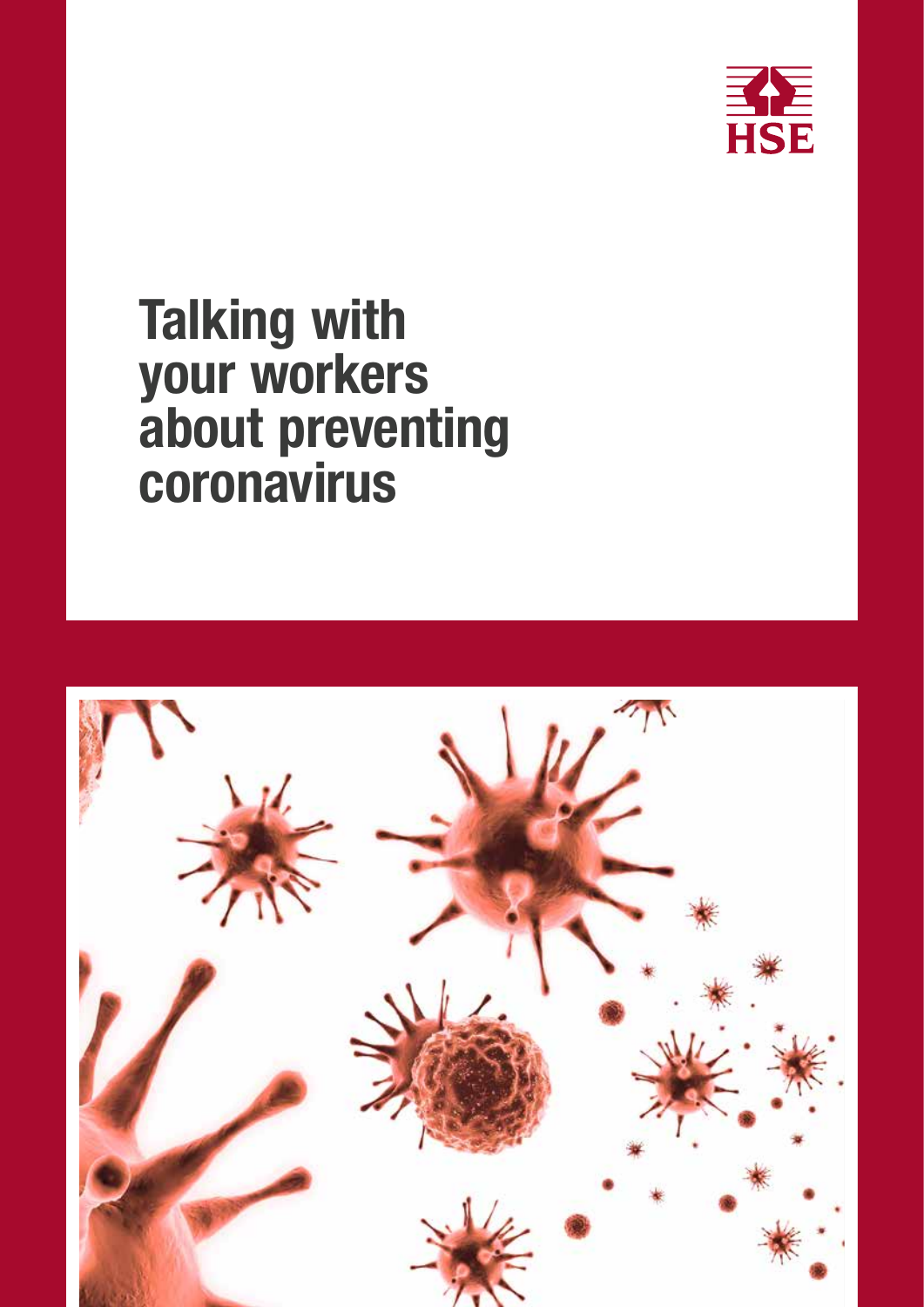#### Who this guide is for

This guide is aimed at all employers. It explains how you can talk to your workers about preventing coronavirus (COVID-19) in your workplace. It gives guidance on reducing the risks from coronavirus, for example by putting in place social distancing measures, staggering shifts and providing additional handwashing facilities.

The guidance may also be useful to workers and their representatives, and those who are self-employed and work with or near other people.

The law requires all employers to assess the risk of returning to work while the coronavirus outbreak is ongoing and to put steps in place to manage that risk.

A short guide *Working safely during the coronavirus outbreak* provides simple steps you can take to help manage the risk while continuing to run your business: [www.hse.gov.uk/news/working](http://www.hse.gov.uk/news/working-safely-during-coronavirus-outbreak.htm )[safely-during-coronavirus-outbreak.htm](http://www.hse.gov.uk/news/working-safely-during-coronavirus-outbreak.htm ).

There is more specific guidance for sectors and industries. You can find details at [www.gov.uk/workingsafely.](http://www.gov.uk/workingsafely)

#### Consulting your workers

You must consult all your workers on health and safety. It is a twoway process, allowing workers to raise concerns and influence decisions on managing health and safety.

In a small business, you might choose to consult your workers directly. Larger businesses may consult through a health and safety representative, chosen by your workers or selected by a trade union. You cannot decide who the representative will be.

There is more information at [www.hse.gov.uk/simple-health-safety/](http://www.hse.gov.uk/simple-health-safety/consult.htm) [consult.htm](http://www.hse.gov.uk/simple-health-safety/consult.htm).

This guide is designed to help you consult with workers as one part of putting in place measures to manage the risks of coronavirus in the workplace while continuing to work.

By talking to your workers you can:

- $\bullet$  explain the changes you are making;
- **e** get their thoughts and ideas about how to change the workplace to keep people safe and to ensure those changes are workable;
- **•** continue to operate your business safely during the outbreak.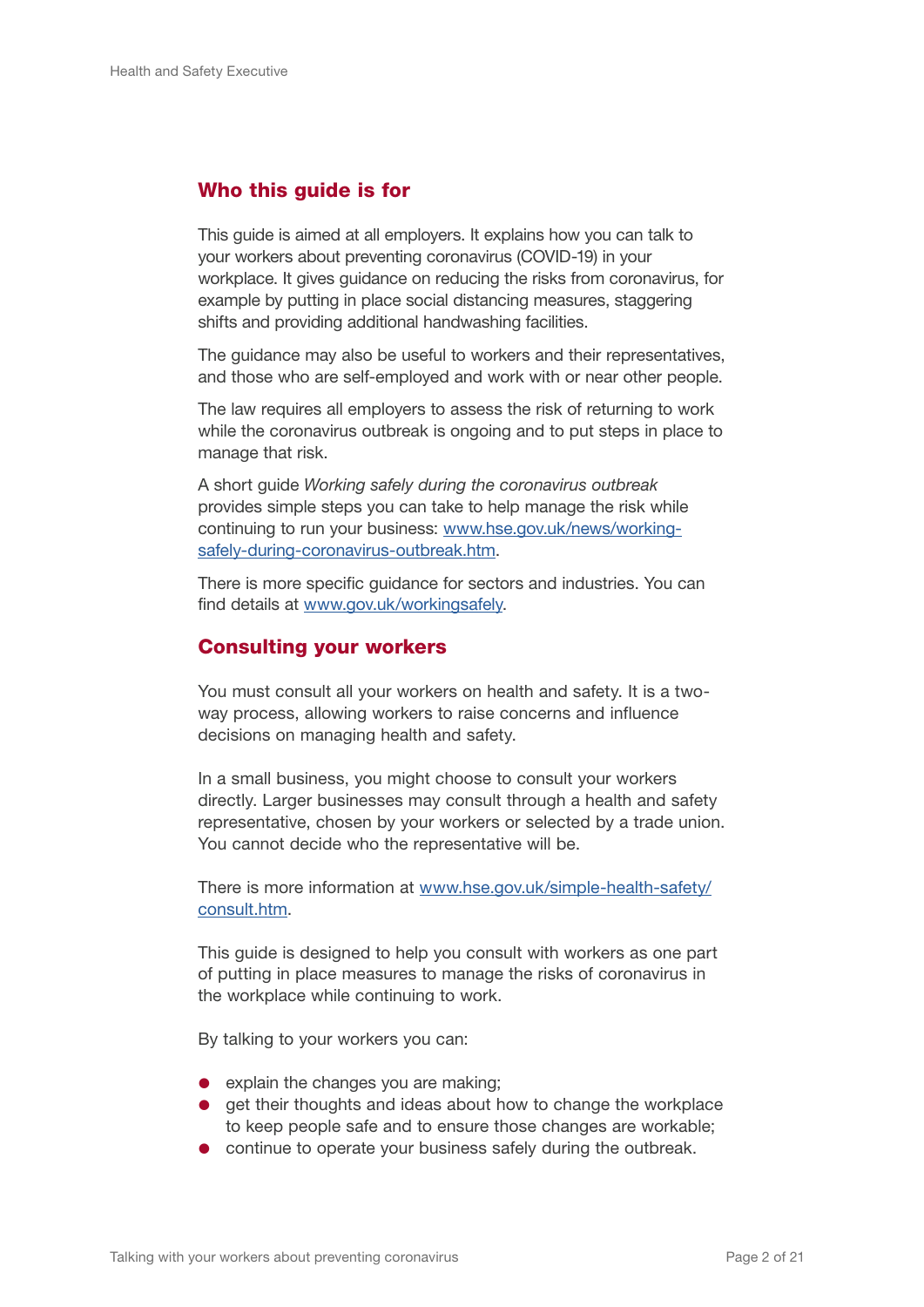#### **Other advice**

This guide should be used alongside other advice to help you decide on the actions to take. Many other organisations are providing tools and resources to support businesses working safely during the outbreak. You can find out more at: [www.GOV.UK/coronavirus.](https://www.GOV.UK/coronavirus)

#### How to use the guide

The guide covers five areas and suggests questions you can use to discuss managing the risks of coronavirus with your workers when you are doing your risk assessment. Actions can then be taken to make sure your plans are working safely and people have been listened to.

You can hold conversations before returning to work so that plans can be developed and put in place before going back. You could then have further discussions soon after return to make sure the actions are working and are being followed.

You may also decide to repeat the discussions if something changes, for example:

- new quidelines are published:
- **·** lockdown restrictions change;
- plans you put in place don't work as expected, eg if social distancing in welfare facilities isn't working;
- work or tasks change;
- **Someone in the workplace is diagnosed with coronavirus.**

Importantly, you should make sure that there is time available for managers and workers to have these conversations. The guide relies on both managers and workers having an open and honest conversation.

You should listen to what is being said to agree action points and solutions together. The important thing is to start talking and to start planning.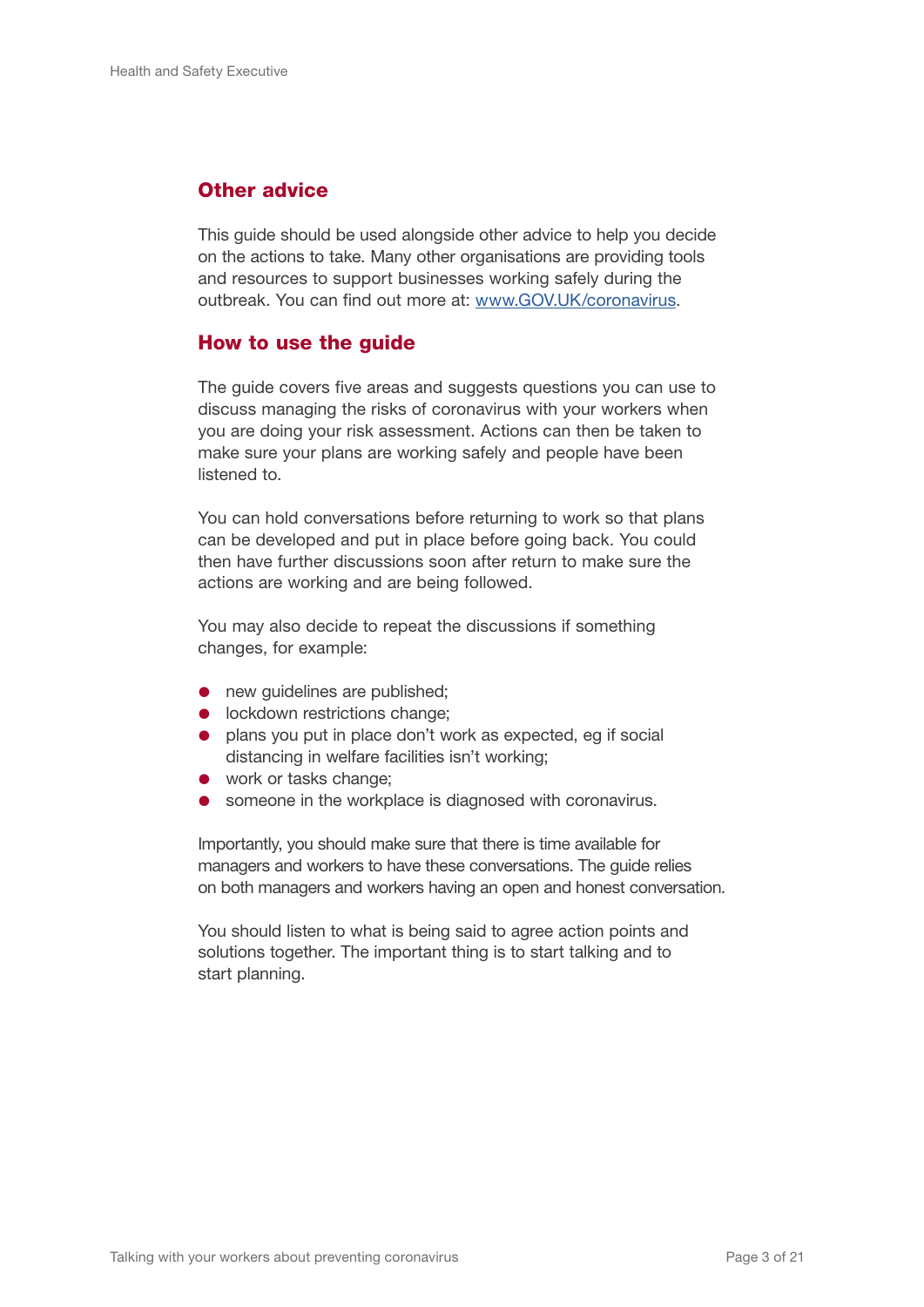# **Contents**

- Social distancing
- Organising your workplace
- Cleaning and sanitising
- Information and guidance
- Wellbeing and support
- Helpful resources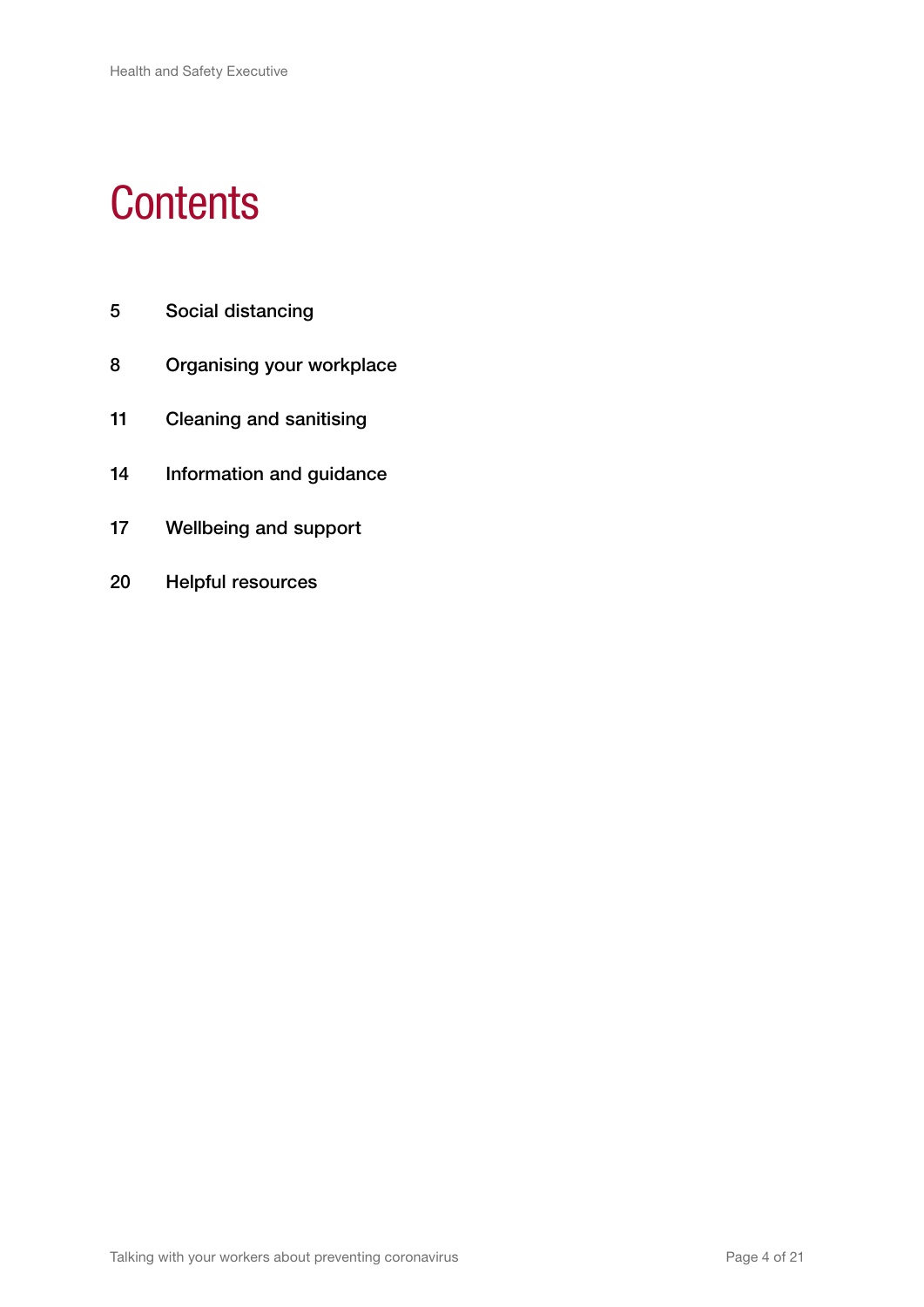# Social distancing

Social distancing is an important way to reduce the risk of coronavirus spreading between people when they are working. Conversations with workers will help you to identify where social distancing will need careful planning and consideration.

#### Areas and tasks where social distancing is more difficult

- **If you share your workplace with others you will need to decide** how you can manage this. You should identify areas where you may come into contact with others and decide what plans need to be agreed and put in place to keep the 2 m distance.
- **If your work involves tasks where you need to be close to** customers or others, you need to identify these and plan your social distancing.
- Where equipment and vehicles are shared between workers, think about allocating one piece of equipment per person, or whether you should do something else to keep people safe.
- Where there are tasks that need 2 people and they can't be more than 2 m apart, first see if you can redesign the task so only one person is needed, eg using lifting aids.
- **IDENTIFY** which areas of your work people congregate in, eg rest rooms, smoking shelters, welfare facilities, waiting rooms or meeting rooms.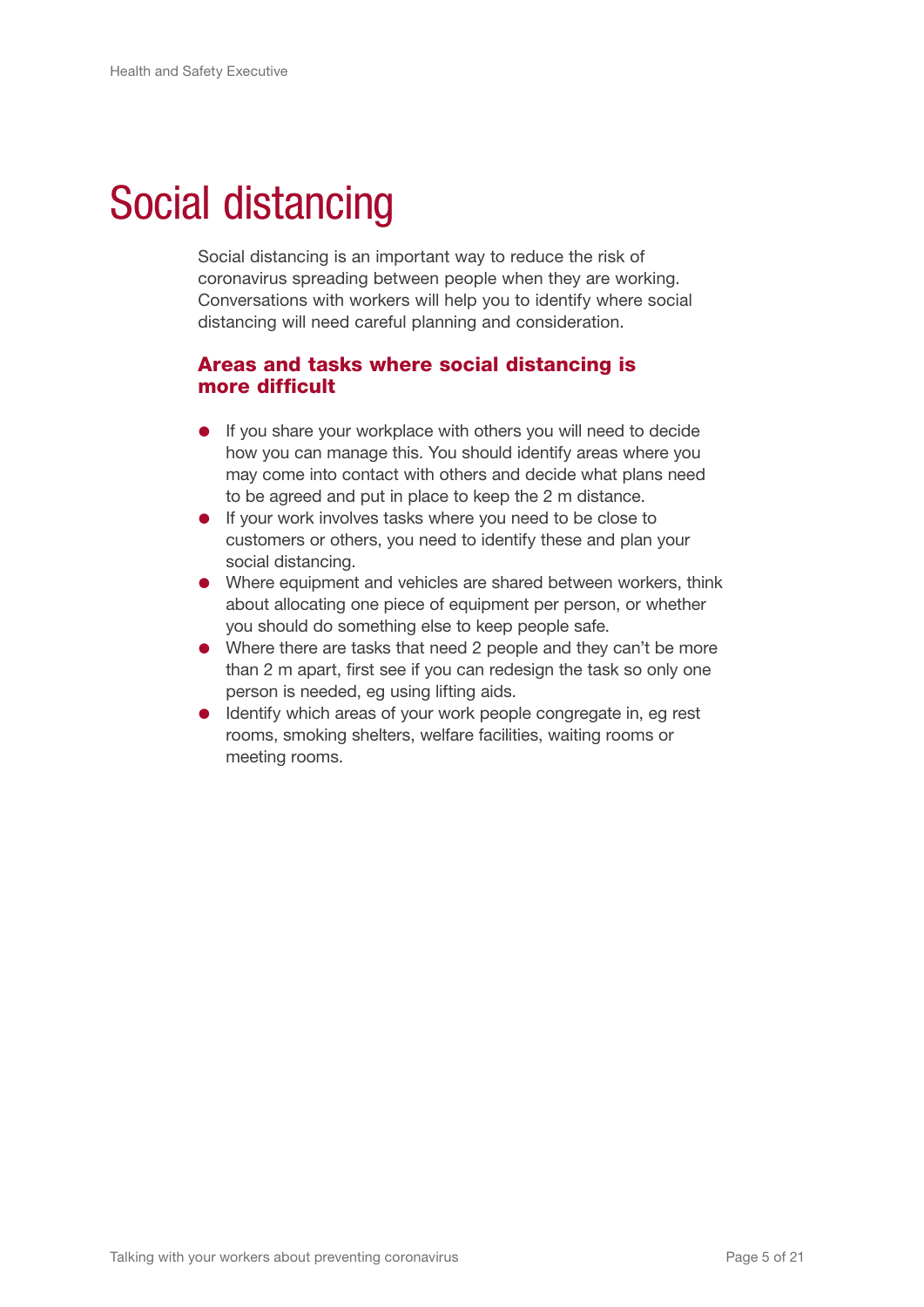#### Changing work and tasks to keep social distancing

- Change or redesign tasks so that they only need one person to complete them or 2 m distance can be maintained.
- Change when and where people work to reduce numbers of people in work.
- Use markers on floors to help people keep 2 m distance.
- Stagger breaks and start/end times.
- Limit the number of people doing tasks at the same time. This could be limiting the number of people in a work area. If people are going into someone's home eg (for personal care or to do maintenance tasks) ask those who don't need to be there to wait in another room. If this isn't possible, then keep 2 m separation or follow hygiene procedures.
- Use more than one exit or entry to reduce numbers of people coming together.
- Use 'virtual' ways (online etc) to discuss tasks or meet with customers. If customers do need to come to your workplace, decide how you are going to plan the number and type of visitors. Having timed appointments is a good way of managing this.
- During loading and unloading, drivers should either be in their cabs or a waiting area.
- Where you can, use contactless deliveries so people don't need to get too close.
- Deactivate contractors' passes to stop them coming to your workplace unless it's planned.

#### Where it isn't possible to keep social distancing

- Reduce face-to-face contact, eg people working back to back.
- To prevent infection, have hand sanitiser in addition to washing facilities and keep work areas clean.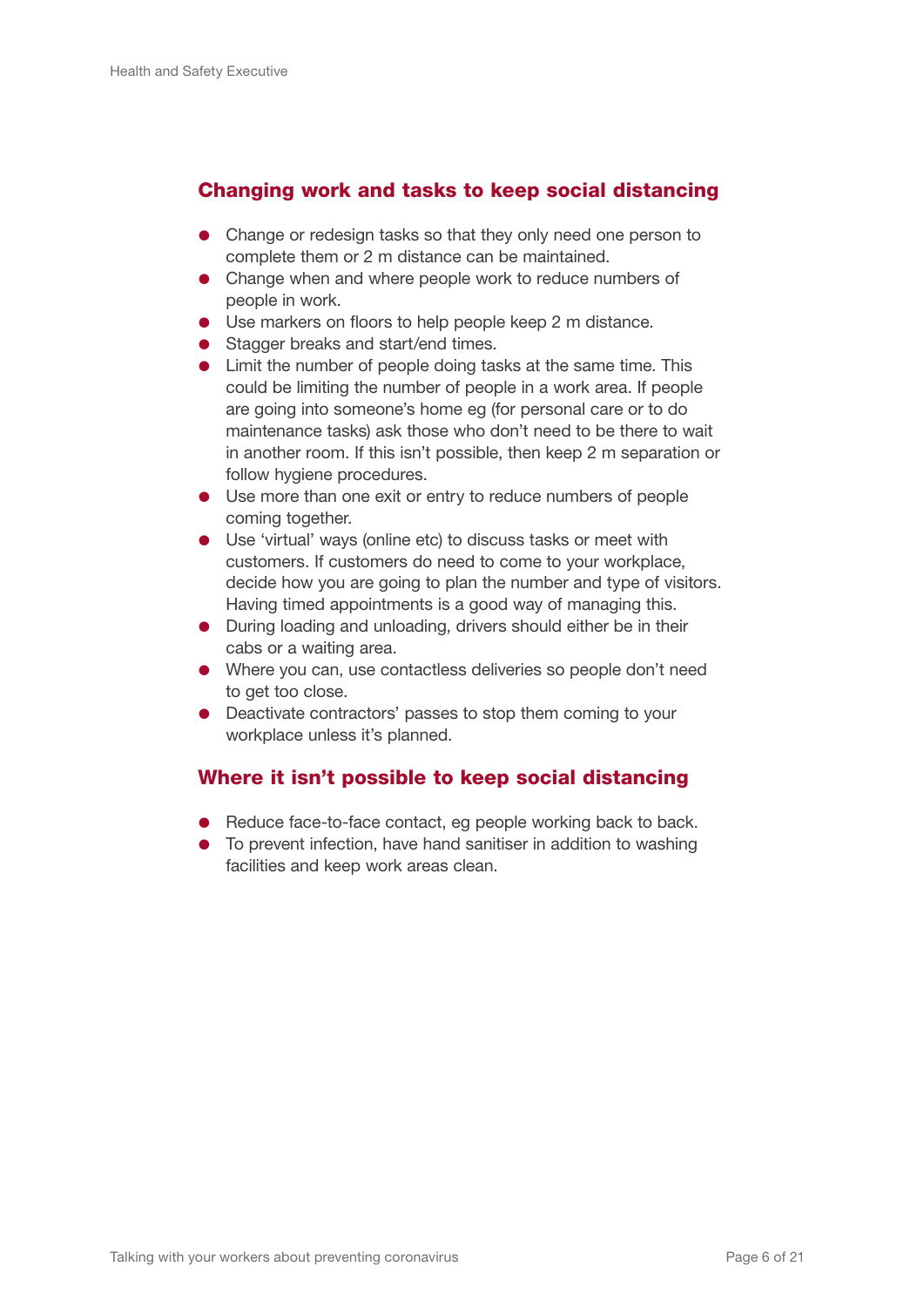### Questions to help plan how you will socially distance

- In our work where will social distancing be more difficult? What areas or tasks are more likely to increase the risk?
	- o Think about tasks or parts of work that mean you need close contact with others.
- How can we change work and tasks so people keep 2 m apart or are separate?
	- o Think about customers and contractors, as well as employees.
- What work or tasks are we unable to do while maintaining social distancing?
	- o Think about areas of work where you need, or can't avoid, close contact with other people.
- What could be put in place to help with any of the issues you have talked about?
	- o Think about what you can do yourself, and what else could be done by your line manager and your business or organisation.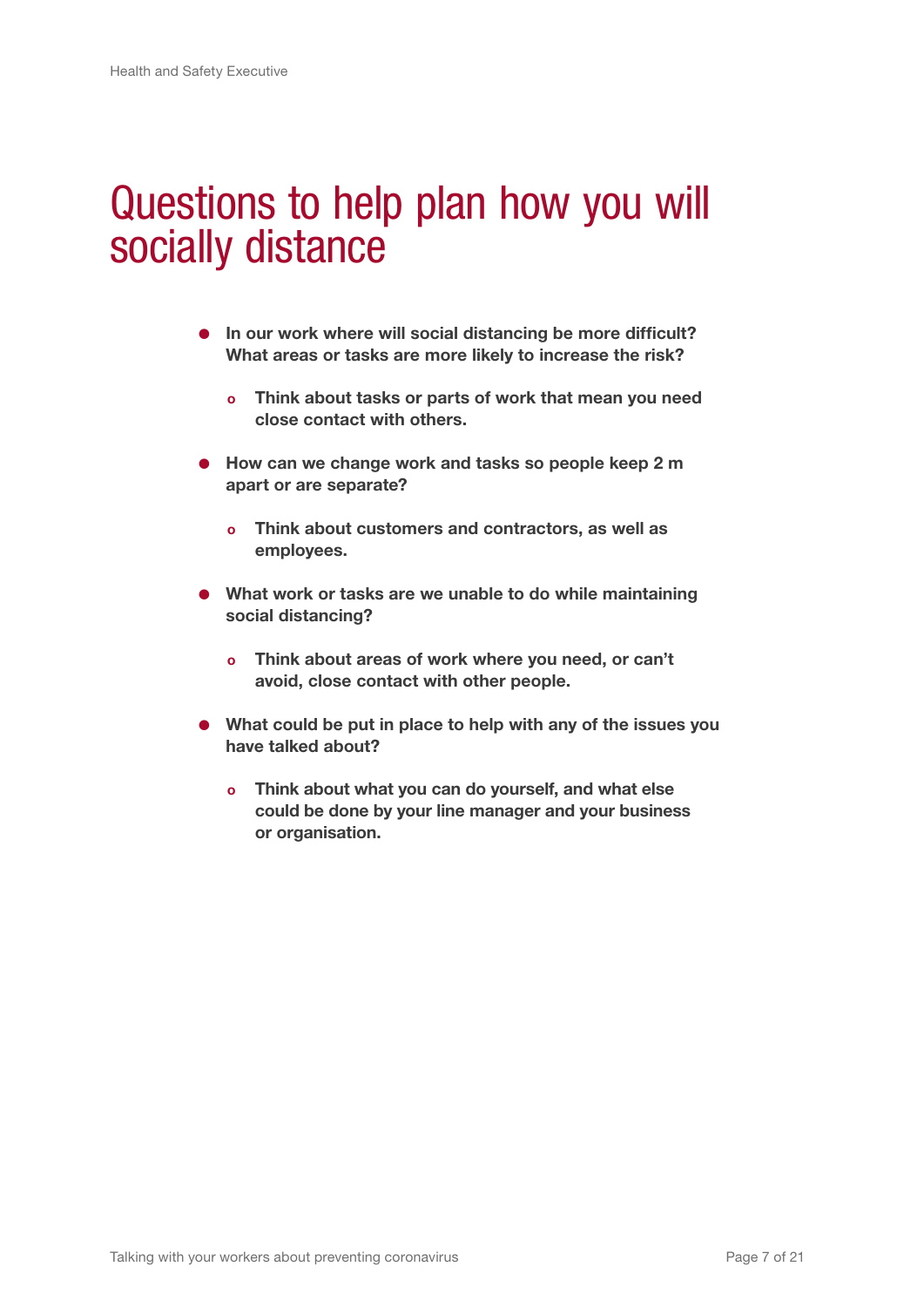# Organising your workplace

Organising your workplace to reduce the likelihood that coronavirus can spread is an important part of your risk assessment that will allow you to work safely during the coronavirus outbreak.

#### Reorganising the workplace

- Look at the flow of work to see if it's possible to reorganise it to remove opportunities for coronavirus to be spread. Where this isn't possible, reduce the chances of it spreading by putting in place social distancing and cleaning measures.
- Move workstations around so people are separated.
- Move chairs and tables in rest areas so people are more than 2 m apart or sitting back to back.
- **In welfare facilities, close cubicles to limit contact between people.**
- **In meeting rooms, organise tables and chairs to keep 2 m distance** or remove tables and chairs.
- You will already have measures in place to reduce risks from work tasks. Make sure any changes you make don't make these less effective.

#### Additional facilities or changes

- Use screens to separate areas where people work or have contact.
- **Put markings on floors to show 2 m distances or to show people** where to stand.
- Door handles, keypads and turnstiles can be changed to reduce surface contact, eg using automatic door openers, changing touch keypads for contactless ways to get in and out of buildings.
- $\bullet$  Provide hand drying facilities either paper towels or electrical dryers. Empty bins frequently to safely dispose of waste.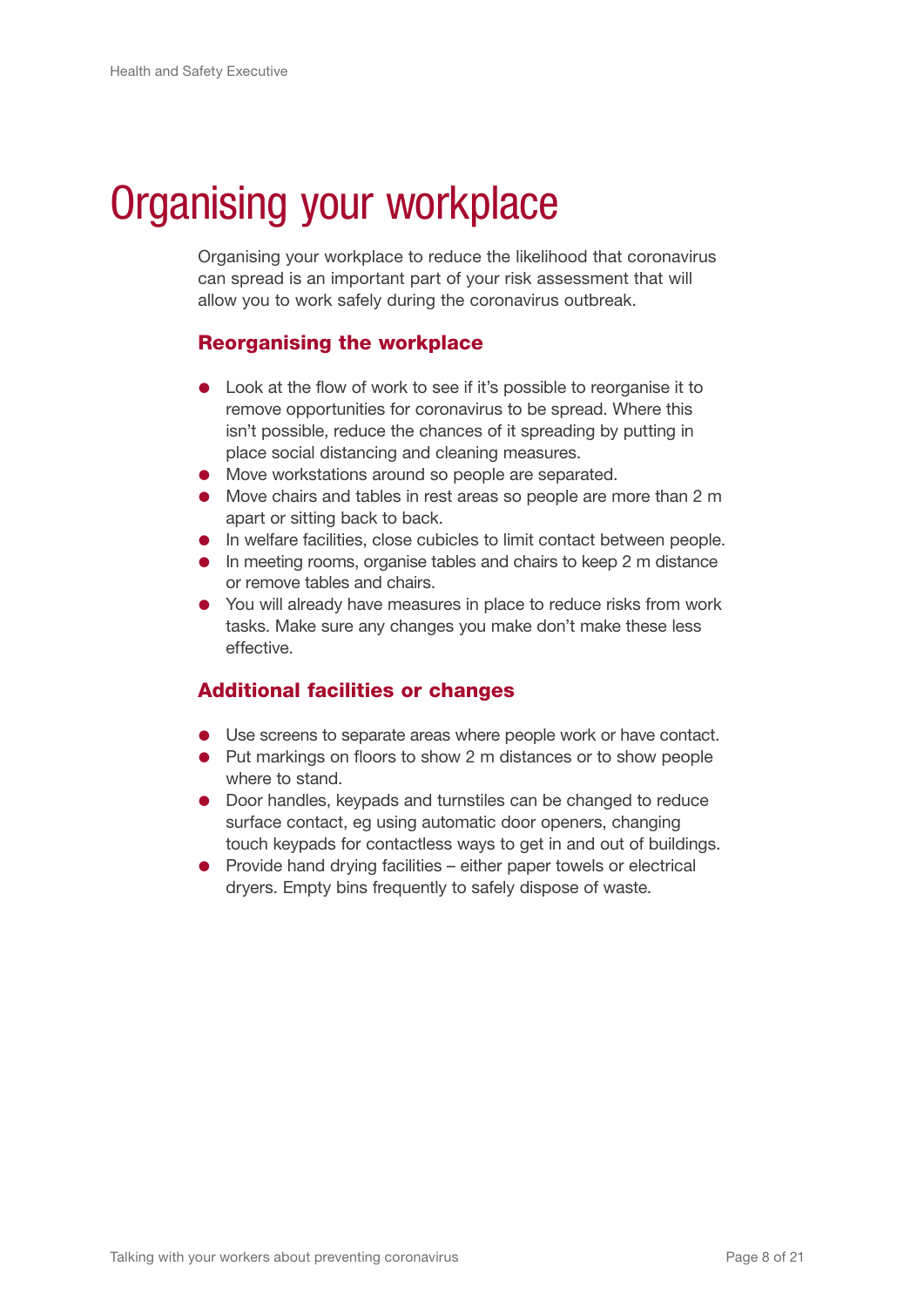#### Doing something different

- Where possible, allocate one workstation and piece of equipment per person. If this isn't possible, provide cleaning equipment at the workstation so it can be cleaned between uses.
- **•** Provide hand sanitiser and/or washing facilities where people are working so they can clean and sanitise hands as required.
- **•** Think about how workers could be grouped so they routinely work together in groupings or pairings to reduce the amount of contact across different workers.
- Put in place systems such as 'one in, one out' in welfare facilities if it isn't possible to maintain social distancing.
- Leave doors open that can be left open (taking fire safety into consideration) to reduce the need for people to touch door handles.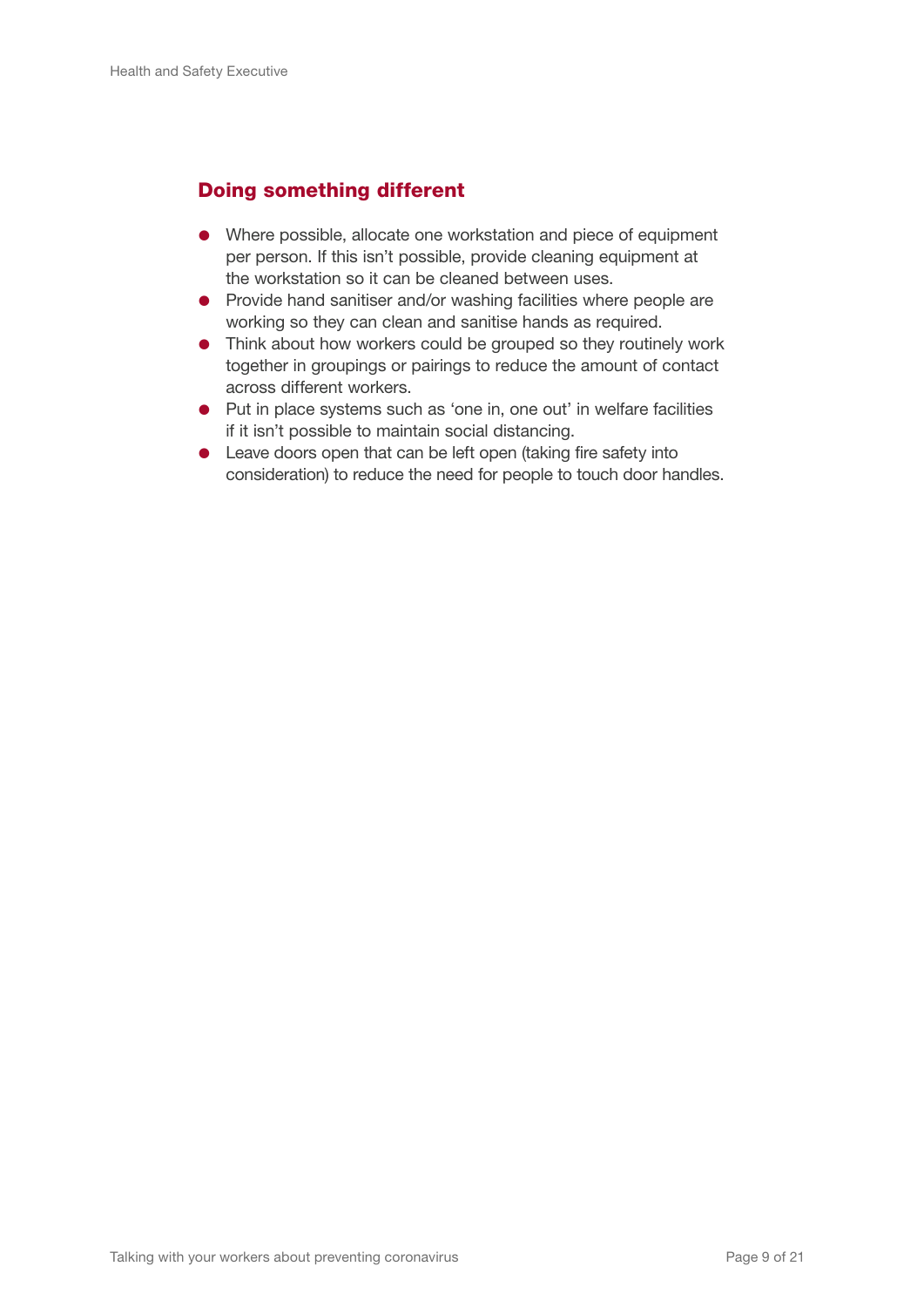### Questions to help plan how you will organise your workplace

- Can we reorganise our workplace to reduce the likelihood that coronavirus will spread?
	- o Think about where people physically work or complete tasks as well as where they may need to go as part of their work.
- Do we need to add or change things in our work to reduce the likelihood of spreading coronavirus?
	- o Think about providing extra facilities or change how people use equipment.
- Are there some tasks or work that we can't reorganise where we need to do something different?
	- o Think about tasks that can be assigned to one person. If this isn't possible, then think about how work groups can be organised so they regularly work together.
- What could be put in place to help with any of the issues you have talked about?
	- o Think about what you can do yourself, and what else could be done by your line manager and your business or organisation.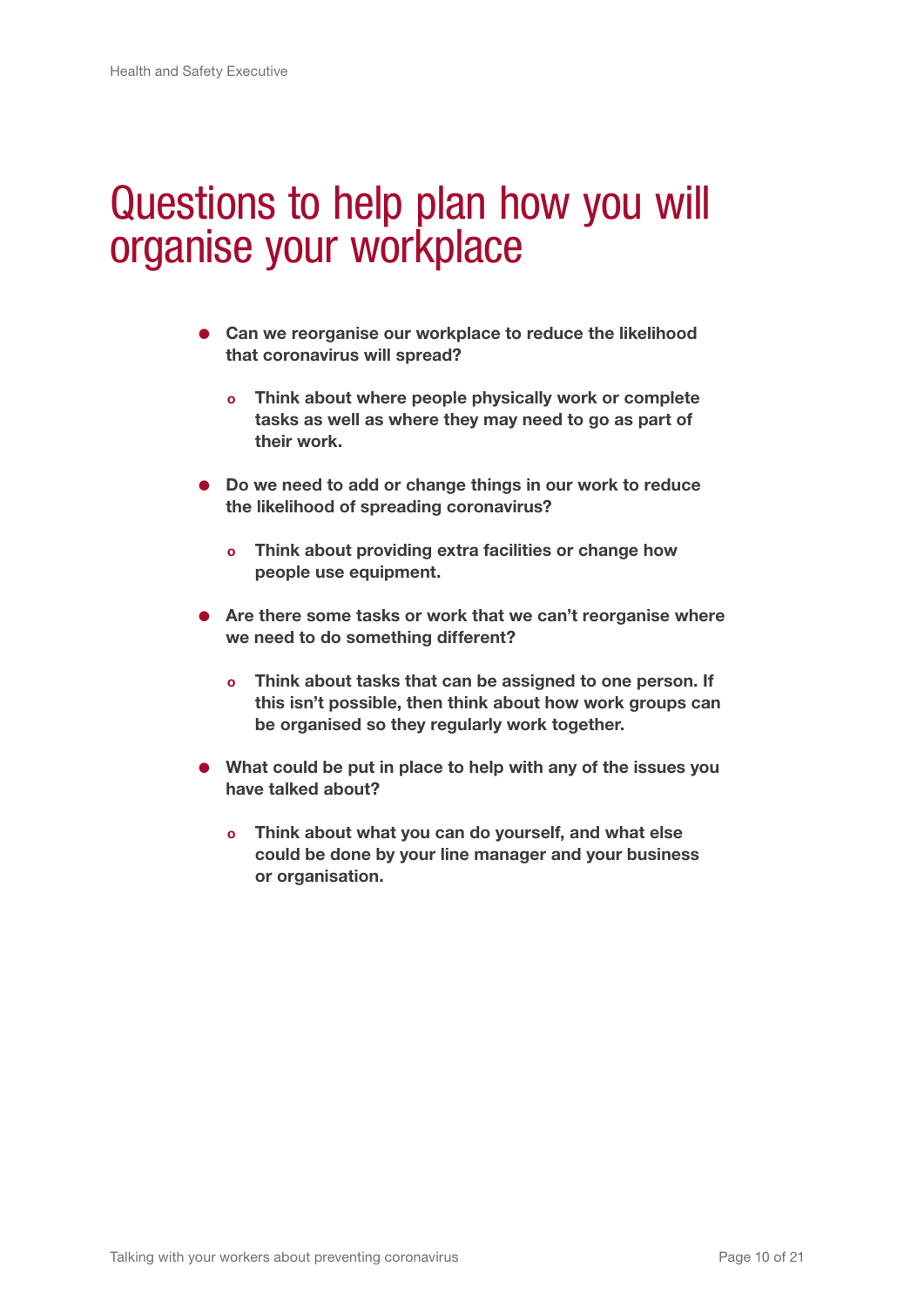# Cleaning and sanitising

Cleaning, sanitising and hygiene procedures for workers and workplaces are some of the main ways to ensure that people are working safely during the coronavirus outbreak.

Getting employees involved in conversations about when and where to clean will make sure you have properly assessed high-contact areas and thought about how you will manage these.

#### What needs cleaning and sanitising

- **•** Common areas of workplaces are likely to have areas that need cleaning such as door handles, handrails and keypads.
- Cleaning of work equipment should be considered, such as company vehicles, forklift trucks, printers and machinery, to decide what needs cleaning and when.
- **If your work takes you to buildings or places that are somebody** else's premises, then think about what cleaning or sanitising might need to be done there.
- When delivering, receiving or handling goods you will need to decide what cleaning is needed and talk about how to make sure it's done.

#### Making cleaning easier and reducing the need to clean

- Keeping surfaces clear of objects makes it easier to clean and reduces the number of things that can become contaminated, eg on work surfaces, in vehicles etc.
- $\bullet$  Provide hand drying facilities either paper towels or electrical dryers. Empty bins frequently to safely dispose of waste.
- Provide hand sanitiser to people when it isn't possible for people to wash their hands straight away.
- Put in place 'clean as you use systems' for areas such as meeting rooms, printers etc, to keep up with cleaning requirements.
- **If customers or others need to come to your work, put in place** measures to ensure the areas they will go to are clean and cleaned after the visit.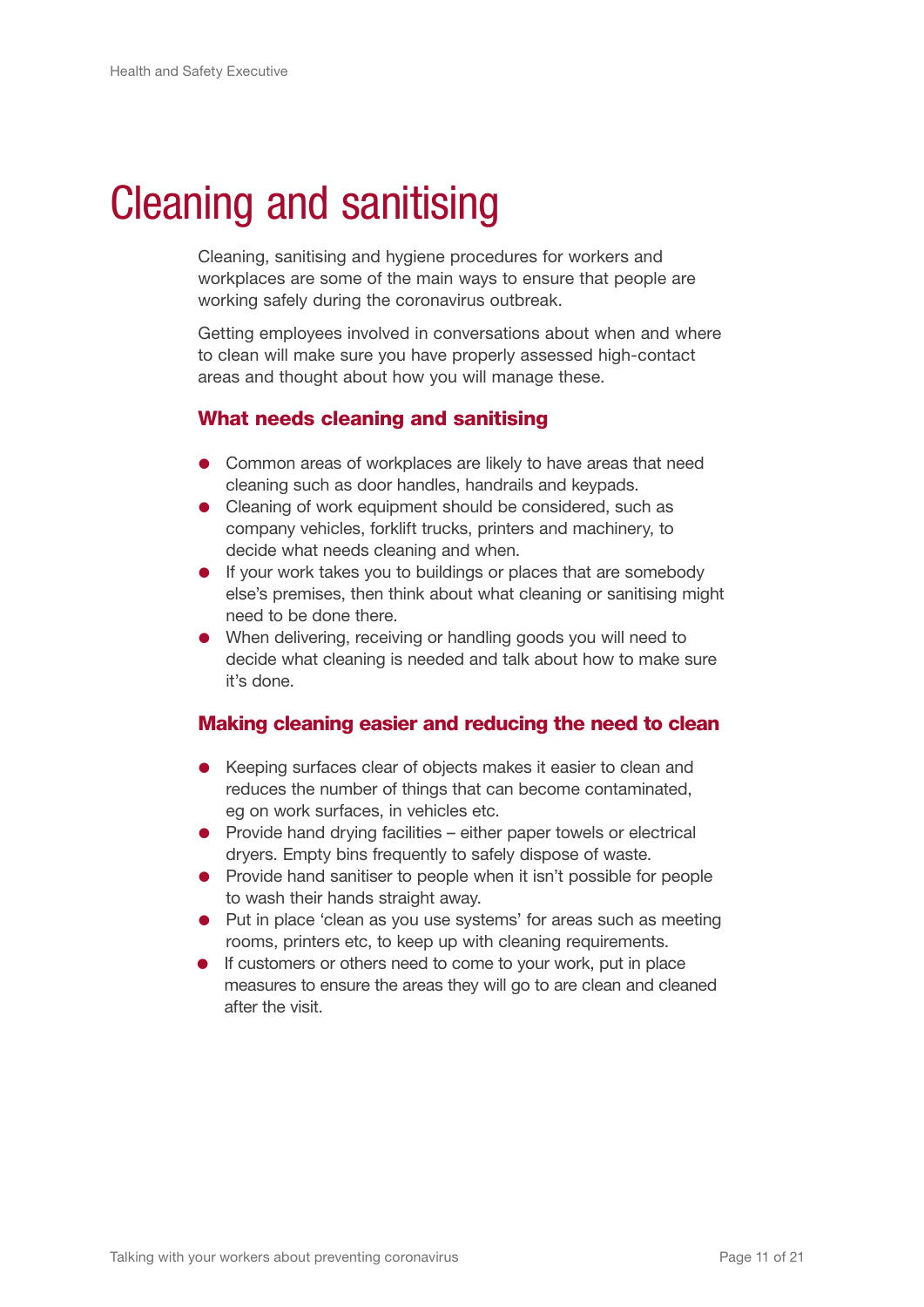#### Who will do the cleaning and when?

Decide if the cleaning arrangements you currently have in place are enough to ensure cleaning is done throughout the times you are working.

- **If cleaners come to work once a day then you may need to think** about what extra cleaning will need to be done during the day.
- You may choose different levels of cleaning for different areas. Deep cleaning once a day and then supplementary cleaning, eg wiping high-contact surfaces throughout the day, might need to be followed.
- 'Clean and sanitise as you go' may need to be put in place for areas such as meeting rooms, printers etc.
- **If people can't clean straight after touching surfaces, then provide** hand sanitiser.
- When deciding who will do the cleaning you need to provide information and instruction to ensure they know what to clean and how to make sure it's effective. For higher-risk cleaning areas you will need to make sure people know what to do to protect themselves.
- Signs around the workplace can be a good way of letting people know what they need to do to keep it clean and sanitised.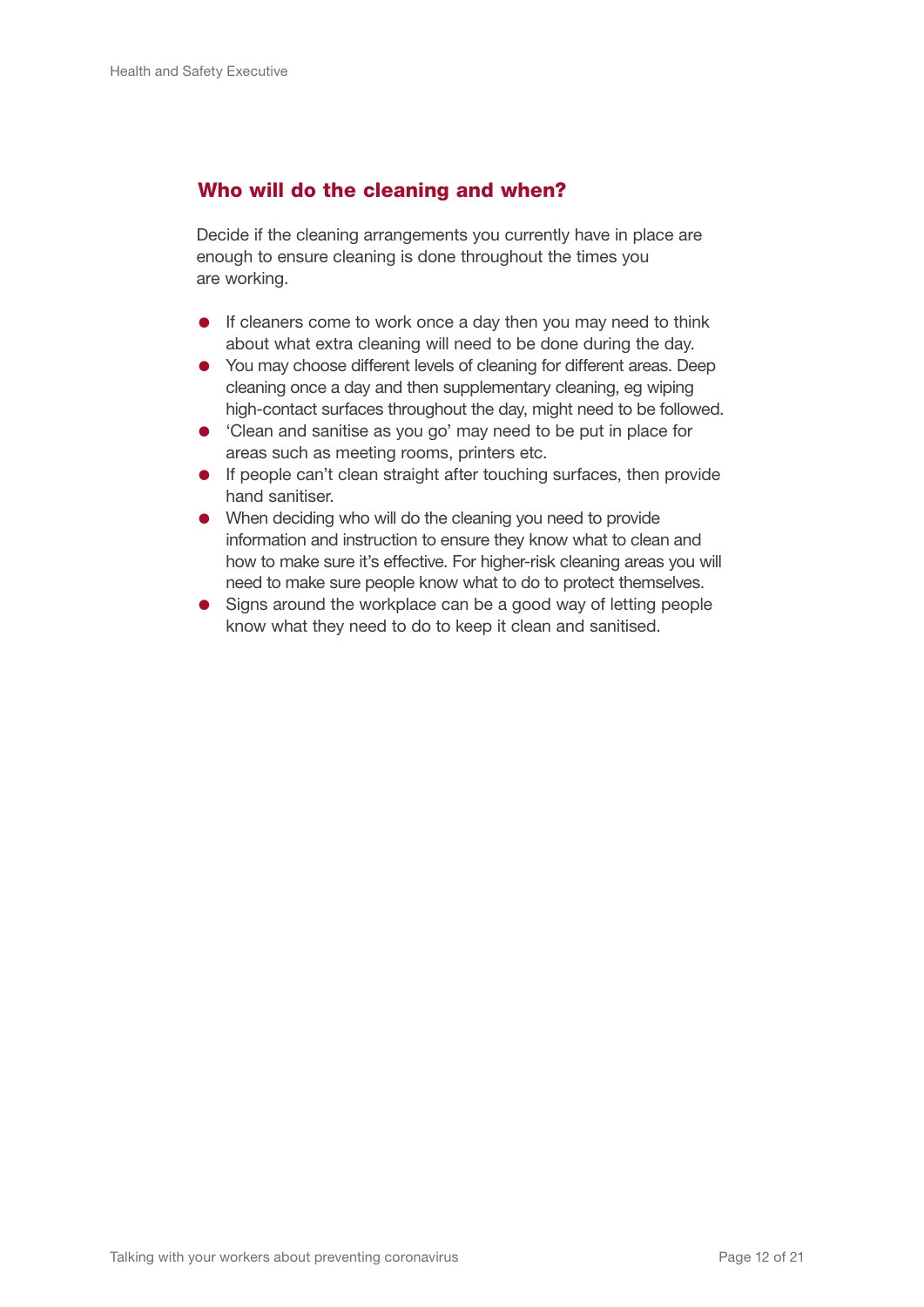### Questions to help plan how you will clean and sanitise during work

- What areas of the workplace are regularly touched by workers and need cleaning and sanitising?
	- o Think about shared areas or equipment and places where people need to regularly touch surfaces for their work.
	- o Think about equipment such as vehicles, plant and machinery and places people visit for work.
- What can we do to reduce the need to clean or to make cleaning easier and more effective?
	- o Think about how you can reduce contact with surfaces or what practical things you can do to make cleaning easier.
- Who will do the cleaning?
	- o Think about the cleaning arrangements we have in place already. Will they ensure cleaning is done when needed, eg during the day?
	- o Think about the information and training of those cleaning – have they already got enough information to be able to do this?
- What could be put in place to help with any of the issues you have talked about?
	- o Think about what you can do yourself, and what else could be done by your line manager and your business or organisation.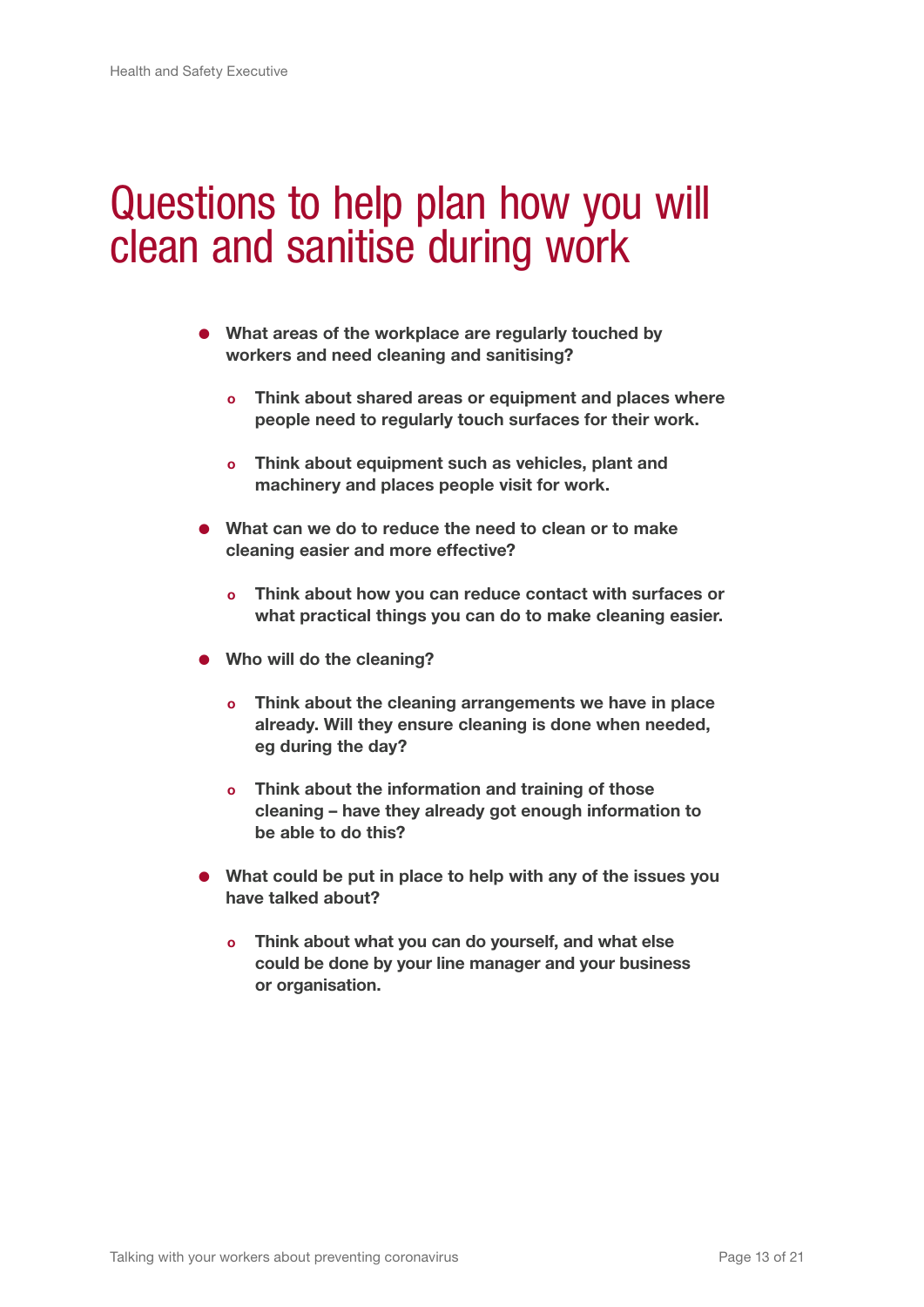# Information and guidance

Making sure you pass on the correct information and guidance to workers, and other people you deal with, is an important part of ensuring people know how to work safely during the coronavirus outbreak.

Through conversations, workers can provide feedback on what they need to know and the best way to provide them with this information and guidance.

#### Deciding what information and guidance you need

- Decide what people need to know so they can continue working safely. This could include:
	- o changes to when and where breaks happen;
	- o times people arrive and leave work:
	- o when they need to clean parts of their work areas; and
	- o when they should be washing hands and/or using sanitiser.
- Decide the best way to pass on information and guidance to your workers. Bear in mind any situations where workers are in different buildings or places, as you may need to choose a number of different ways to communicate with them. Think about people who don't have English as their first language or people with learning difficulties, or who are partially sighted or deaf etc.
- People often need to hear messages more than once and in different ways to remember and understand what they need to do. Think about how you can reinforce information and guidance and check that people have understood it and are following it.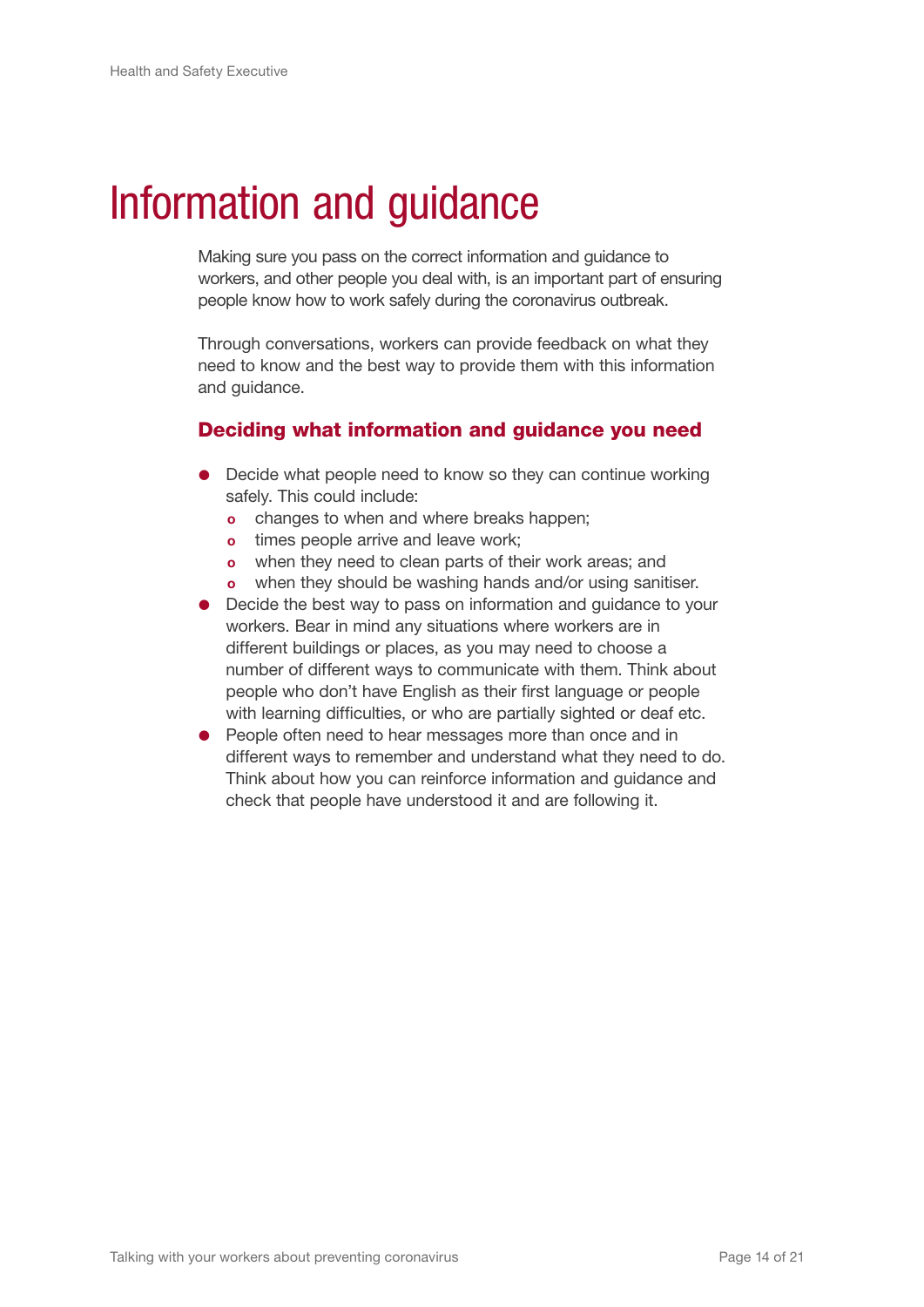#### Information and guidance for people who aren't your employees

- There will be information and guidance on how to work safely that you need to share with people who are not your employees, for example delivery drivers, customers, contractors or people you share workplaces with. You will need to work out how you can pass on and share relevant information and guidance for these people, for example on how they socially distance, where they wash their hands, and the arrangements for using welfare facilities.
- As well as sharing information and guidance with others who are not your employees, you may also need to get information and guidance from others you work with. For example, before visiting a site confirm what your delivery drivers need to do to work safely when they arrive.
- **If you are asking others for information and guidance about what** your workers need to do when they visit, then decide how you will get that information to your workers beforehand.

#### Updating information and guidance

- Over time, it is likely that you will have to adapt and change your plans for working safely during the coronavirus outbreak. You need to make sure you have measures in place to update people as they are adapted and changed.
- You should have already identified ways of sharing information and guidance. Decide if these are enough to update people or if you need to do more. You may find that if there are urgent changes to information and guidance, you need a quicker way of telling people.
- As information and guidance is key to ensuring people are working safely, decide how you are going to make sure that everyone who needs the information gets it.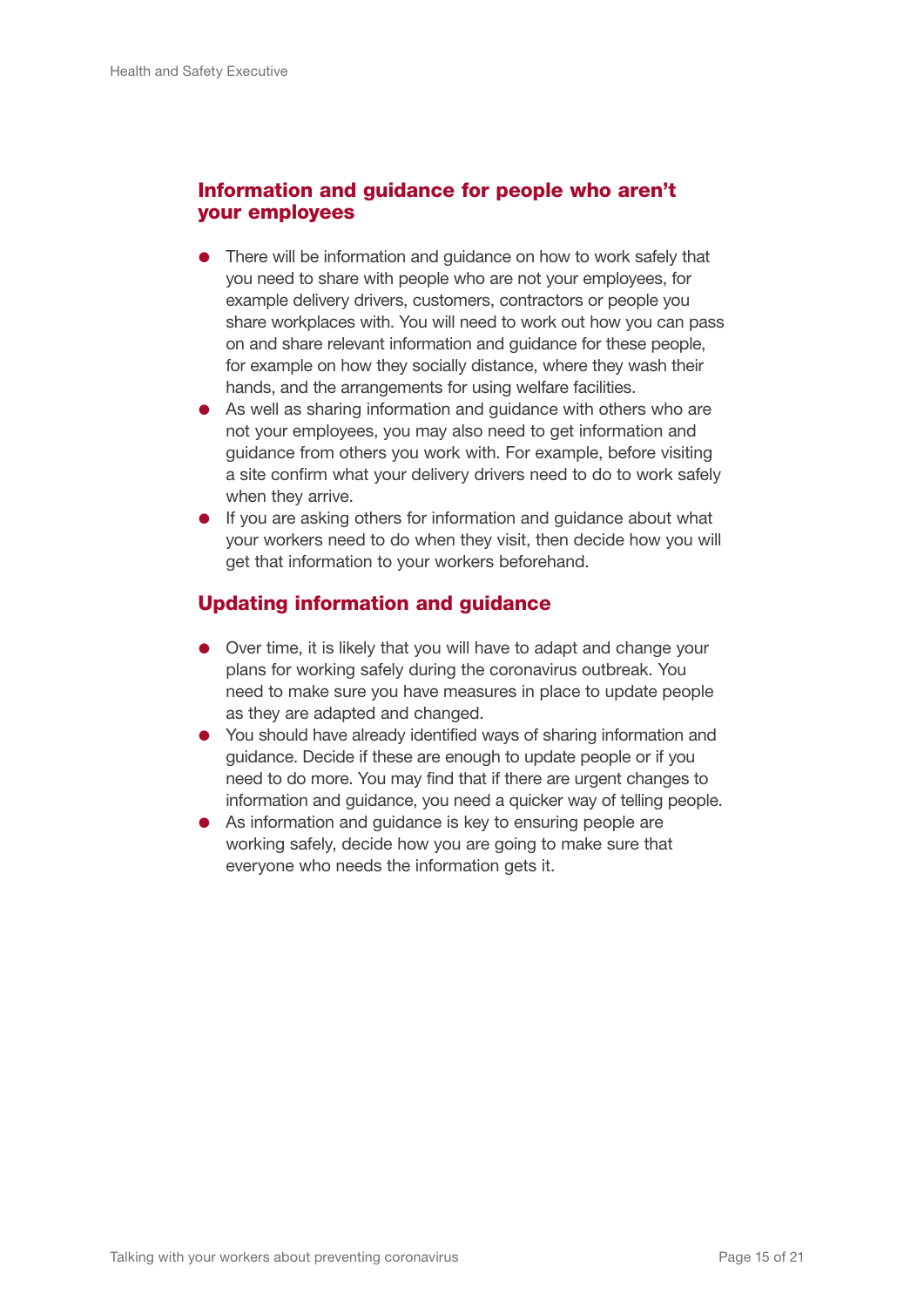### Questions to help plan how you will share information and guidance

- What information and guidance do workers need to make sure they understand how to work safely during the outbreak?
	- o Think about the plans we are putting in place to carry on working safely and what information needs passing on and how.
- Who else do we need to share information and guidance with and how?
	- o Think about people who are not employees such as customers, clients and contractors.
- **How will people know when information and guidance is** updated?
	- o Think about what may change and why.
	- o Think about what is already in place to update people and what else we may need to do.
- What could be put in place to help with any of the issues we have talked about?
	- o Think about what you can do yourself, and what else could be done by your line manager and your organisation.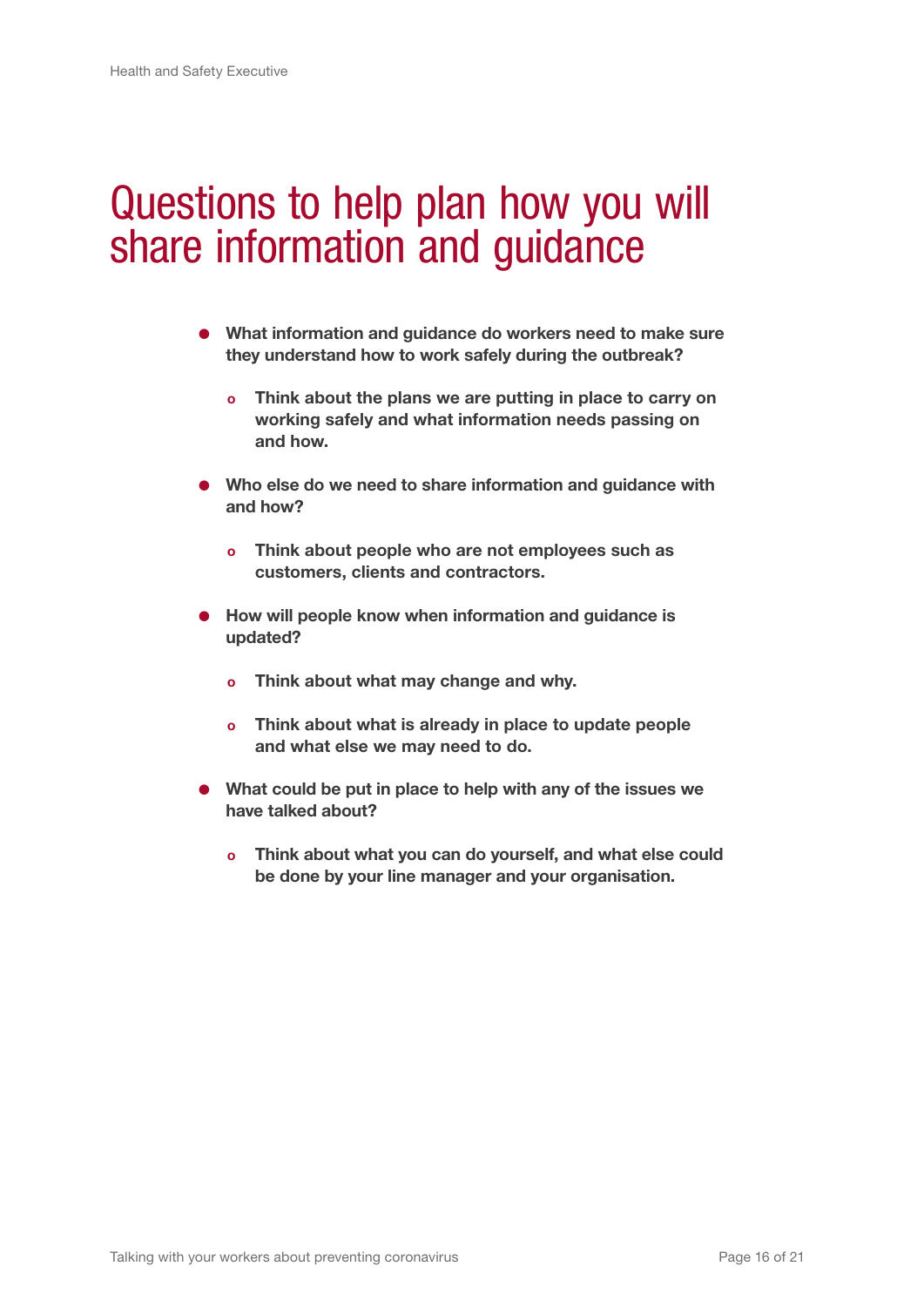# Wellbeing and support

The outbreak has been a worrying time for everyone and it is important that workers feel supported and listened to. It is crucial that their wellbeing is being looked after while working.

#### Concerns about returning to work

- Talk through specific concerns.
- Talk about what can be done to help people feel safe. This may include providing information about coronavirus and what people can do to protect themselves.
- Online resources can be used to help support workers, including resources to look after their mental health.
- Talk about how people can continue to have conversations on concerns when they are working so they know they will be listened to and that, if necessary, action will be taken to change plans.
- **If people are in the shielded or clinically vulnerable categories,** explain what will be done to protect them, eg working from home, doing tasks where social distancing can be followed. This also applies for people who are living with someone in the shielded or clinically vulnerable group.

#### Restructuring work and working from home

- Agree on the jobs that can be done from home.
- Think about tasks that could be done in another way that means you don't need to go into work, eg customer consultations online, checking in with sites virtually, talking to managers about work that needs to be done using email, phone and conferencing.
- Agree what work equipment will be provided for people working remotely.
- Think about how you will keep in touch with people working remotely, to make sure they feel part of the team and involved.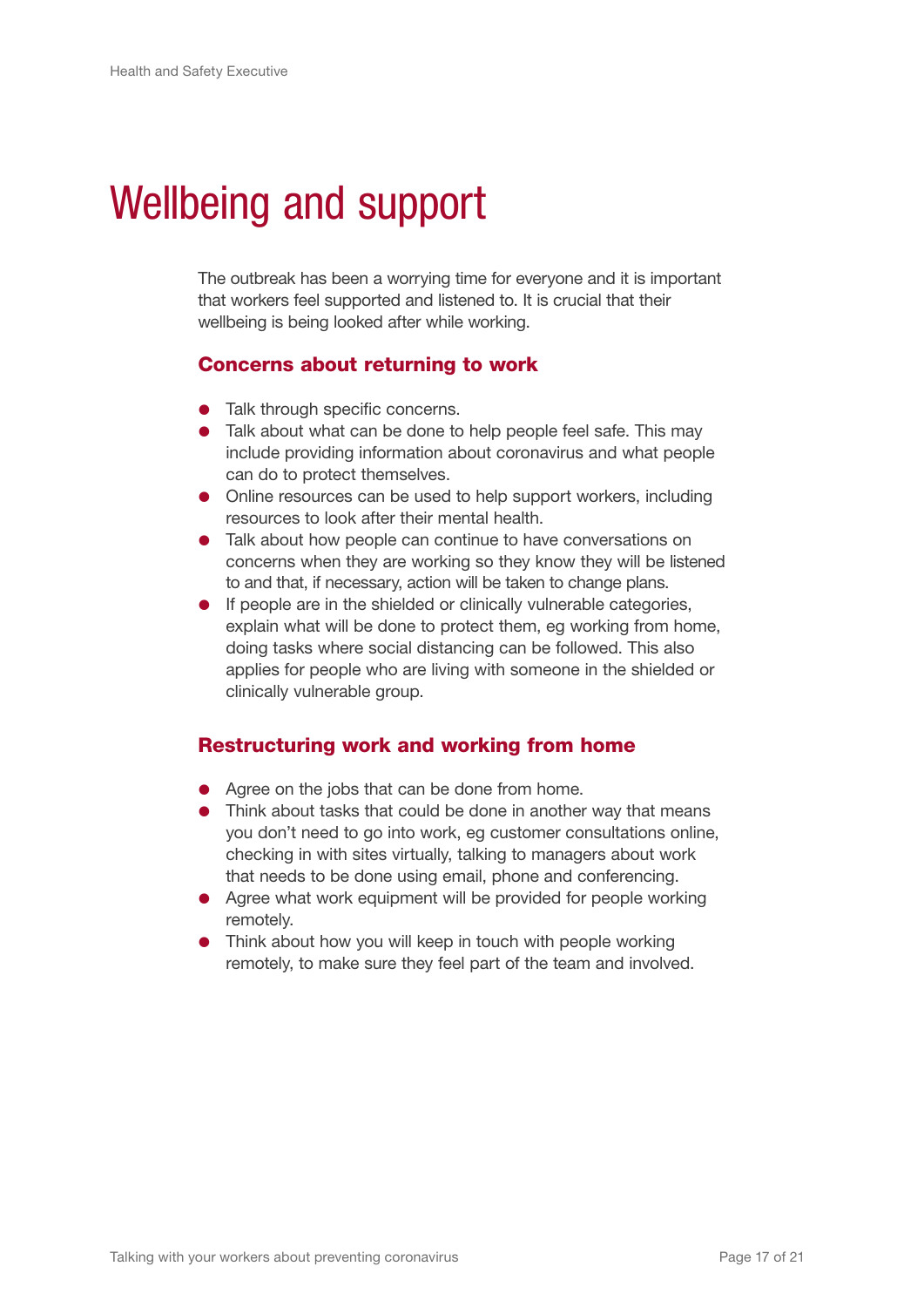#### Suspected cases of coronavirus

- Make sure that all workers know what the current quidelines are about self-isolation if they or someone in their home has symptoms.
- **•** Agree how you will let people at work know that you are selfisolating and make sure that you don't go into work.
- Agree how you will look after someone who falls ill at work. Do you need to isolate them until they can go home? Where will that be? What do you need to do to clean afterwards?
- Decide what support and reassurance needs to be in place for the person who is self-isolating and agree what support and reassurance will be in place for other people in work.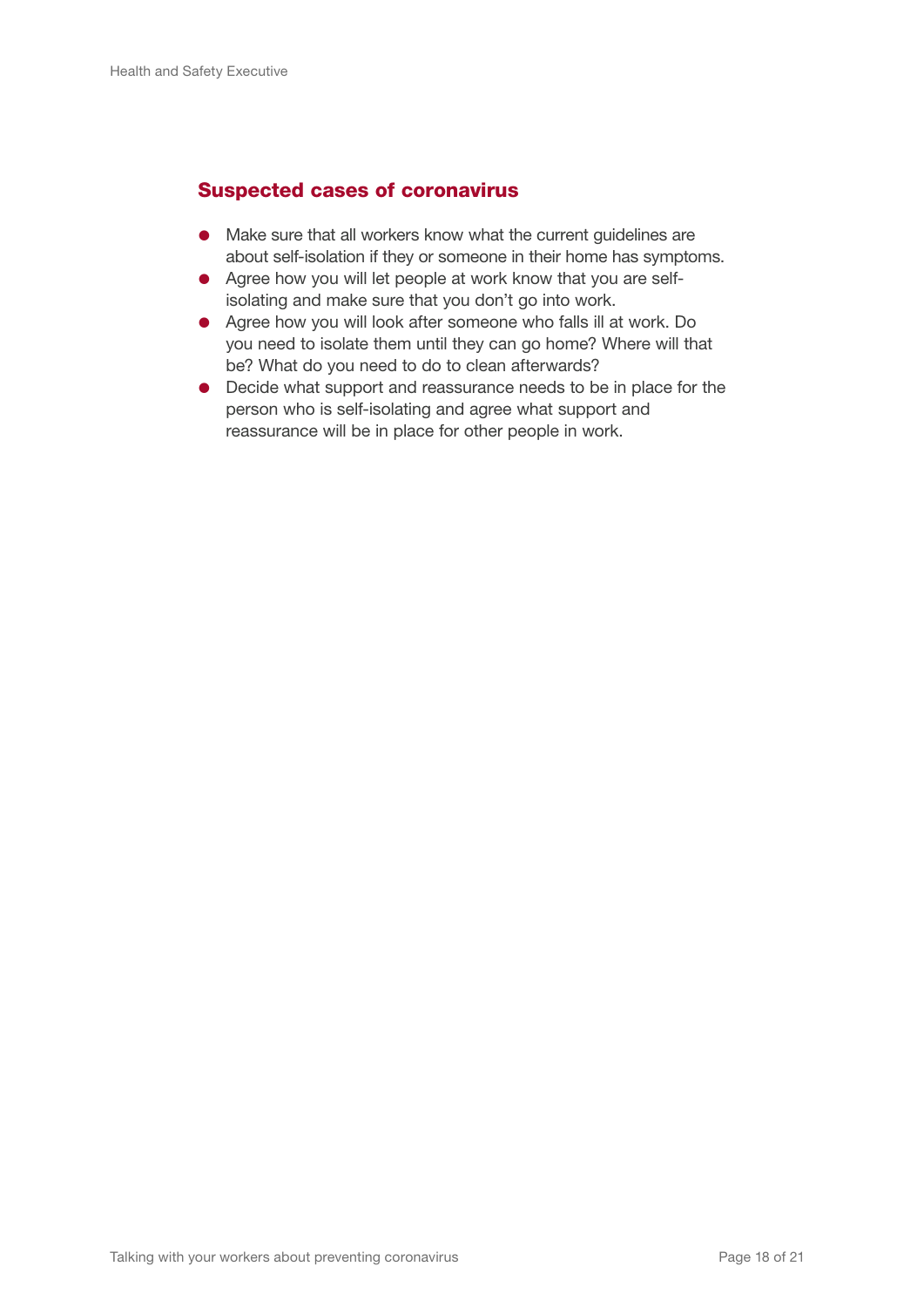## Questions to help plan how you will support employees

- What are your main concerns about returning to work?
	- o What are your specific concerns and what can we put in place to reassure you?
- How can work be restructured to allow more people to work from home or remotely?
	- o Think about the tasks you do in your workplace and whether they need to be done in work or if they can be done another way or from home.
- What do we need to do if there is a suspected case of coronavirus in our work?
	- o Think about how people will understand and follow the guidelines for when to self-isolate and what you will do if someone is at work and has symptoms. What support will be needed for the affected person and others they work with?
- What could be put in place to help with any of the issues you have talked about?
	- o Think about what you can do yourself, and what else could be done by your line manager and your business or organisation.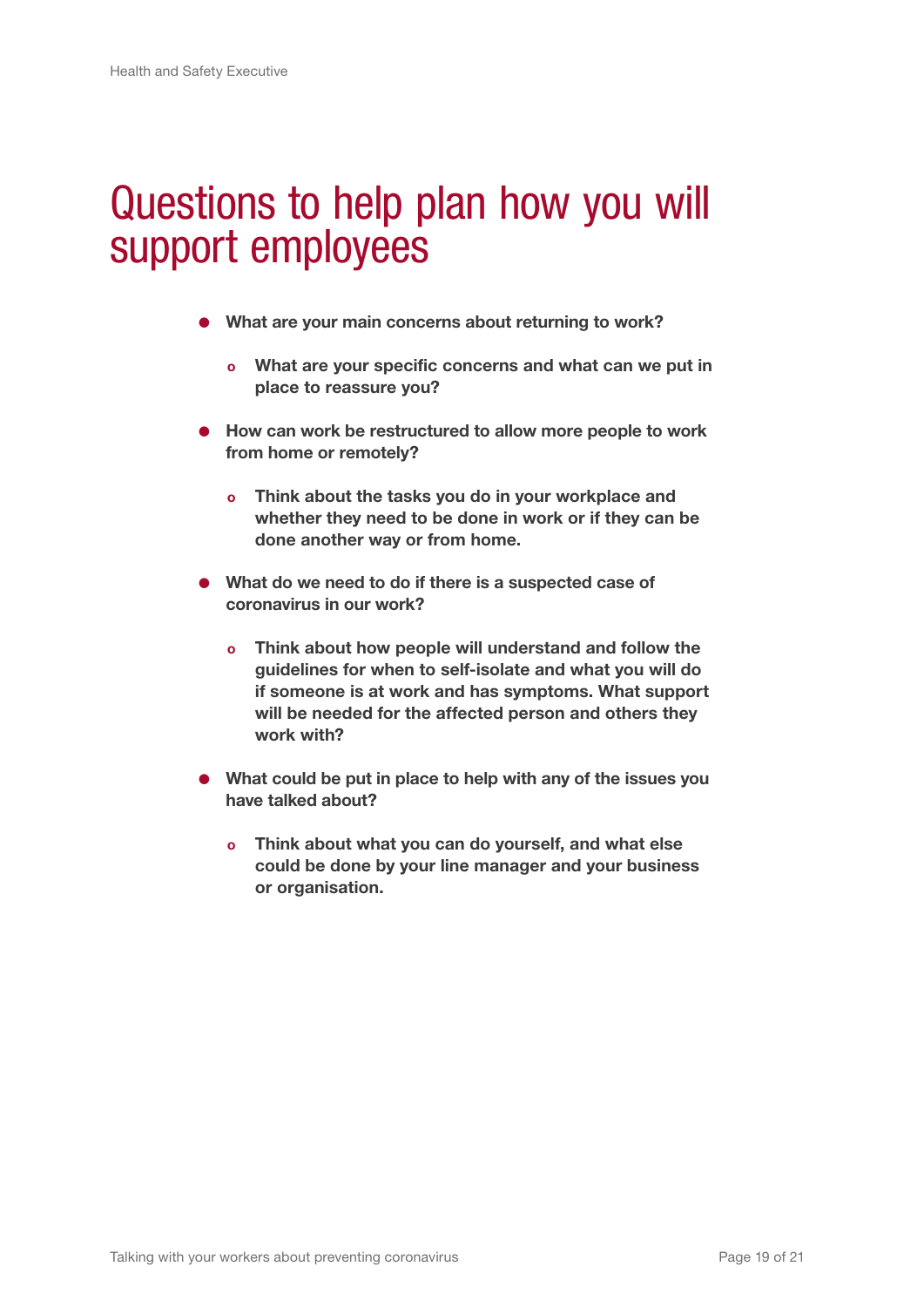## Helpful resources

HSE guidance on consulting and involving your workers [www.hse.gov.uk/involvement/](http://www.hse.gov.uk/involvement/)

BEIS general government guidance on keeping workplace settings open [www.gov.uk/government/publications/guidance-to-employers](http://www.gov.uk/government/publications/guidance-to-employers-and-businesses-about-covid-19/guidance-for-)[and-businesses-about-covid-19/guidance-for-employers-and](http://www.gov.uk/government/publications/guidance-to-employers-and-businesses-about-covid-19/guidance-for-)[businesses-on-coronavirus-covid-19](http://www.gov.uk/government/publications/guidance-to-employers-and-businesses-about-covid-19/guidance-for-) 

General Scottish Government guidance including links to sector specific information [www.gov.scot/collections/coronavirus-covid-19](http://www.gov.scot/collections/coronavirus-covid-19-guidance/ ) [guidance/](http://www.gov.scot/collections/coronavirus-covid-19-guidance/ ) 

Welsh Government advice for employers [https://gov.wales/your](https://gov.wales/your-responsibilities-employer-coronavirus  )[responsibilities-employer-coronavirus](https://gov.wales/your-responsibilities-employer-coronavirus  ) 

BEIS sector-specific government guidance [www.gov.uk/guidance/social-distancing-in-the-workplace-during](http://www.gov.uk/guidance/social-distancing-in-the-workplace-during-coronavirus-covid-19-sector-guidance )[coronavirus-covid-19-sector-guidance](http://www.gov.uk/guidance/social-distancing-in-the-workplace-during-coronavirus-covid-19-sector-guidance )

Scottish Government guidance on social distancing in business [www.gov.scot/publications/coronavirus-covid-19-business-and-social](http://www.gov.scot/publications/coronavirus-covid-19-business-and-social-distancing-guidance/ )[distancing-guidance/](http://www.gov.scot/publications/coronavirus-covid-19-business-and-social-distancing-guidance/ ) 

Welsh Government guidance on taking all reasonable measures to maintain physical distancing in the workplace [https://gov.wales/taking](https://gov.wales/taking-all-reasonable-measures-maintain-physical-distancing-workplace )[all-reasonable-measures-maintain-physical-distancing-workplace](https://gov.wales/taking-all-reasonable-measures-maintain-physical-distancing-workplace ) 

Defra guidance for food manufacturing premises [www.gov.uk/government/publications/covid-19-guidance-for-food](http://www.gov.uk/government/publications/covid-19-guidance-for-food-businesses/guidance-for-food-businesse)[businesses/guidance-for-food-businesses-on-coronavirus-covid-19](http://www.gov.uk/government/publications/covid-19-guidance-for-food-businesses/guidance-for-food-businesse)

Food Standards Scotland guidance for food business operators and their employees [www.foodstandards.gov.scot/publications-and](http://www.foodstandards.gov.scot/publications-and-research/publications/covid-19-guidance-for-food-busines)[research/publications/covid-19-guidance-for-food-business-operators](http://www.foodstandards.gov.scot/publications-and-research/publications/covid-19-guidance-for-food-busines)[and-their-employees](http://www.foodstandards.gov.scot/publications-and-research/publications/covid-19-guidance-for-food-busines)

PHE guidance for the public on the health and wellbeing aspects of coronavirus [www.gov.uk/government/publications/covid-19-guidance](http://www.gov.uk/government/publications/covid-19-guidance-for-the-public-on-mental-health-and-wellbeing/g)[for-the-public-on-mental-health-and-wellbeing/guidance-for-the-public](http://www.gov.uk/government/publications/covid-19-guidance-for-the-public-on-mental-health-and-wellbeing/g)[on-the-mental-health-and-wellbeing-aspects-of-coronavirus-covid-19](http://www.gov.uk/government/publications/covid-19-guidance-for-the-public-on-mental-health-and-wellbeing/g)

Guidance for social distancing in educational settings [www.gov.uk/government/publications/coronavirus-covid-19](http://www.gov.uk/government/publications/coronavirus-covid-19-implementing-social-distancing-in-education-) [implementing-social-distancing-in-education-and-childcare-settings](http://www.gov.uk/government/publications/coronavirus-covid-19-implementing-social-distancing-in-education-)